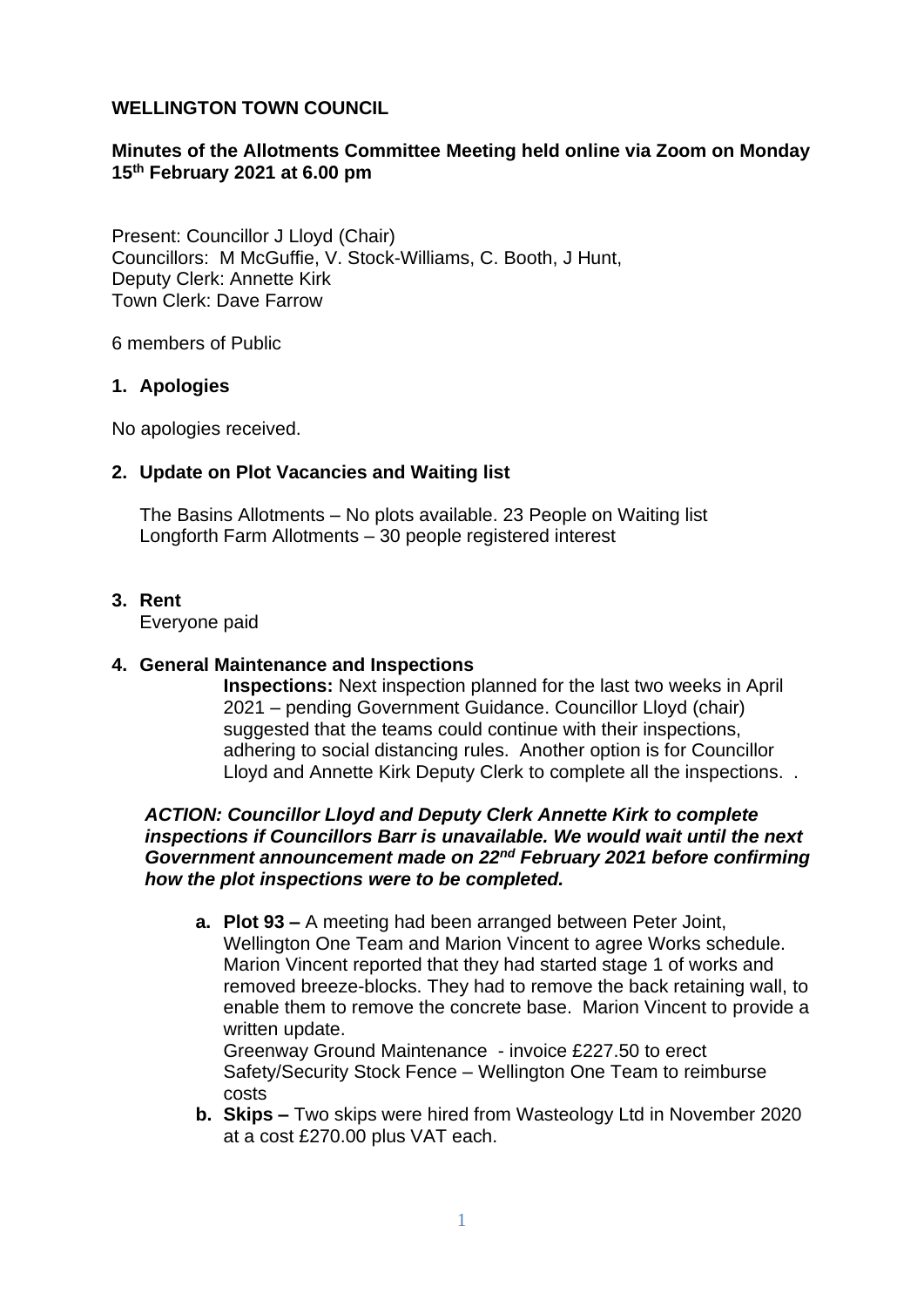**c. 4 small plots 18a, 18b, 19a, 19b & footpath –** Greenway Ground Maintenance invoice £392.75 to put in path with bark chippings surface. £82.25 to clear rubbish left by previous tenants. The four new small plots are now let and tenants have begun getting the plots ready for cultivation.

## *Action: AK to follow up progress on Plot 93.*

### **5. Allotment Competition:**

Date - 1<sup>st</sup> Week July 2021 Categories:

- i. Best Cultivated
- ii. Best Ecological
- iii. Best Managed
- iv. Best Newcomer

Judges: Councillor Janet Lloyd & Allan Cavill (ex Regional representative of the National Society of Allotment Growers)

### *Action: AK to confirm Allan Cavill's availability and to circulate notice to Tenants.*

### **6. Longforth Farm Allotments**

Councillor Lloyd (chair) gave an update on negotiations with the developers Bloor Homes. Under the Section 106 Agreement – Bloor Homes to provide rainwater collection facilities. We would want Bloor Homes Developers to provide a shed and guttering for each plot. A zoom meeting with SWT's CIL & Section 106 Case Officer from SWT was held a couple of weeks ago, where concerns were raised over the quality of the soil and hardstanding area to the main gate entrance. WTC to obtain further advice and guidance. A further meeting to be arranged with a representative from Bloor Homes.

Helen Gillingham – Transition Town Wellington presented to the committee her findings with accompanying photographs following her recent inspection of the Longforth Farm Allotment land, with further advice provided by Allan Cavill. Concerns Highlighted

- Beyond tarmac area at entrance former hardstanding area beyond possible car park area
- Soil light and soft under foot worms found, sign of good quality soil.
- Clumps of reeds (hard grass) recommend this is cut regularly with tractor and mower, this will suppress the grass.
- No soil scrap evidence
- Evidence of some fly tipping. Paint pot, small pile of building rubbish
- Subsoil clay like which is common for the Wellington area
- Broken bricks & stone common to be found in the ground
- Tent/ homeless person living under oak tree
- Manhole cover found
- The site is sheltered with raised banks which will make it a good site for allotments